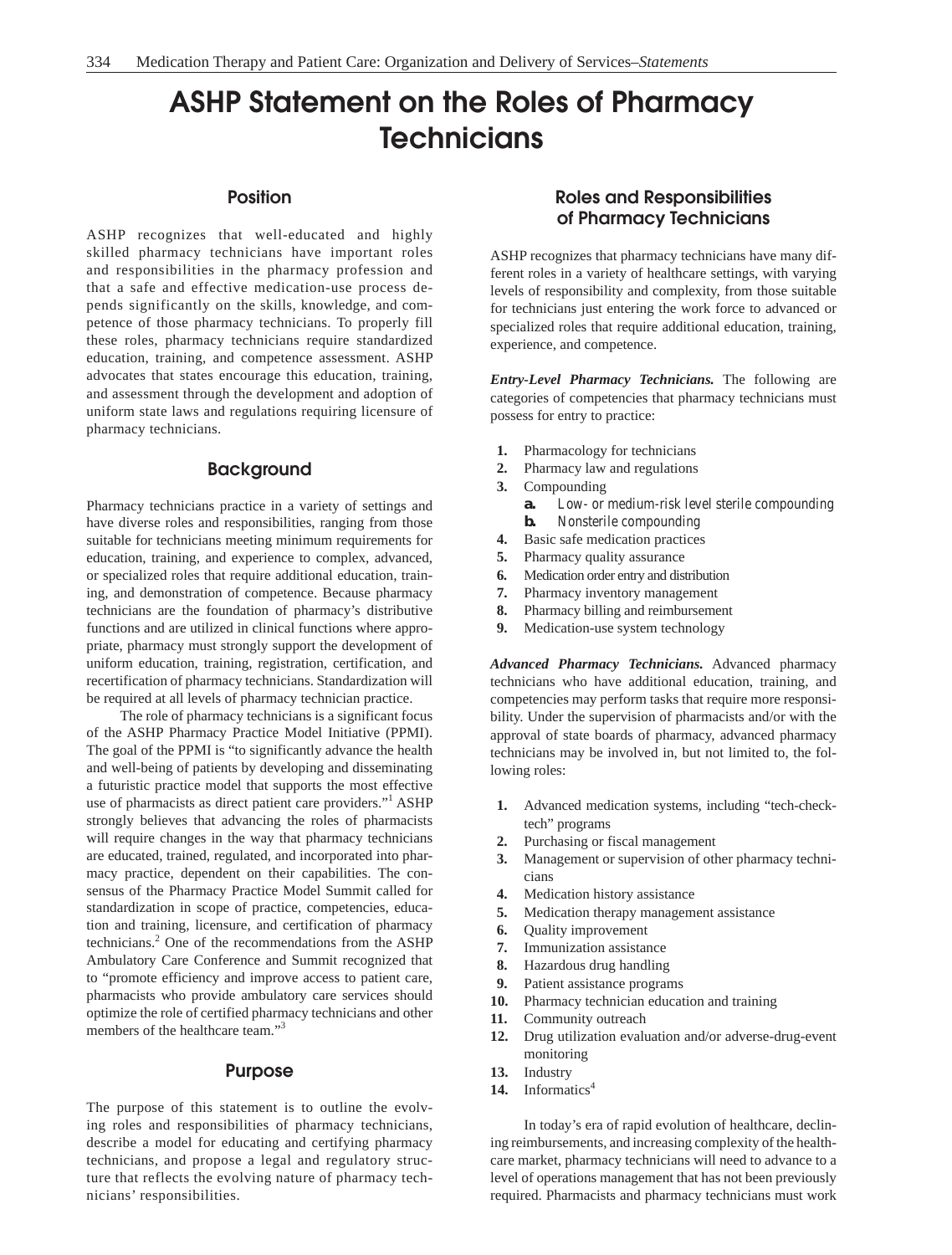synergistically in targeted initiatives to provide patient care services, understanding their potential roles to maximize the utilization of resources.<sup>5</sup> The integration of pharmacy technicians into pharmacy care teams has been demonstrated in database and interface management and in an analyst role, with the goal of achieving the highest level of care for patients.<sup>6</sup> These roles include preparing and analyzing reports as well as benchmarking by educated and trained pharmacy technicians, who provide information to pharmacists ready for decision-making. These pharmacy technicians require standardized education to develop a sufficient knowledge of medications and the medication-use process, documentation systems, and databases.

In management, pharmacy technicians are an untapped resource, though some are already performing leadership roles, such as operations manager, independently.<sup>7</sup> These individuals are essential to pharmacy services, as they can provide leadership in supervisory roles and tasks,  $7.8$  freeing pharmacists to devote their attention to other areas of patient care.<sup>9</sup> ASHP believes there must be an emphasis within leadership teams to ensure the success of these technician leaders through the elimination of perceived technician practice barriers, enhancement of educational opportunities, and provision of increased mentoring sessions.

*Specialized Pharmacy Technicians.* ASHP recognizes the need for specialized certification of pharmacy technicians who perform activities involving greater degrees of complexity and risk. Any pharmacy technician in an area of pharmacy practice designated for specialty certification by the Pharmacy Technician Certification Board (PTCB) must have successfully completed the appropriate certifications before practicing in that specialty area. ASHP further recommends that any pharmacy technician in an area of pharmacy practice designated for other specialty or advanced certification have successfully completed the appropriate certifications before practicing in that specialty area. PTCB plans careful evaluation and recognition of emerging specialties as practice and patient needs evolve.

# Education and Training of Pharmacy Technicians

*Current Educational Models.* National standards for the education and training of pharmacy technicians  $exist^{10}$ ; however, they have not been widely adopted. Technicians attain the necessary knowledge base in a variety of ways, ranging from on-the-job training to online or publication-based training, employer-based structured didactic learning, and formalized study with programs that may or may not have proper professional accreditation status.

*Future Models.* To obtain the pharmacy technician work force of the future, pharmacy must attract the highestquality candidates. To attract the best possible candidates, ASHP advocates that pharmacy technician education ultimately require a minimum of an associate's degree from an accredited source. ASHP also supports testing candidates in reading, oral and written English communication, and math upon entry into a technician program to establish a minimum baseline of performance.

ASHP recognizes that differing roles for pharmacy technicians will require advanced education and training beyond that of an entry-level technician. Education and training requirements must reflect the responsibilities that technicians will have in their daily activities. Ongoing competence assessment must be a component of advanced or specialized technician roles. In addition to meeting the requirements to become PTCB certified, pharmacy technicians also must undergo site-specific training to the specific roles and responsibilities that they will perform. When a new role is introduced, additional training specific to that new position must be completed. Quality measures must be employed to assess the accuracy of the pharmacy technician's performance.

ASHP advocates that all pharmacy technicians, from entry-level to specialty-trained technicians, complete a pharmacy technician training program accredited by ASHP and the Accreditation Council for Pharmacy Education (ACPE) through the Pharmacy Technician Accreditation Commission as a requirement for earning PTCB certification. Further, ASHP advocates that pharmacy technicians be PTCB certified and maintain their certification through mandated continuing education and recertification. In addition, changes to the PTCB certification process over the coming years will elevate PTCB's standards for national certification and recertification, including a requirement for completion of an ASHP-/ACPE-accredited education program by 2020 and modifications to the continuing-education requirements for recertification. $11$ 

# Laws and Regulations Regarding Pharmacy Technician Licensure

Currently, only a handful of states require pharmacy technician licensure, several states do not require either licensure or registration, and the majority require registration of pharmacy technicians. ASHP advocates the development and adoption of uniform state laws and regulations regarding pharmacy technicians. ASHP strongly advocates that those laws and regulations eventually require that pharmacy technicians be licensed by state boards of pharmacy to grant technicians permission to engage in the full scope of responsibilities authorized by the state.

ASHP advocates that pharmacy technicians must be certified by PTCB as a prerequisite to licensure by their state board of pharmacy. The National Association of Boards of Pharmacy and ASHP advocate that pharmacy technicians become certified by PTCB before being licensed or registered by state boards of pharmacy. $12$ 

ASHP advocates that (1) licensure of technicians must not permit the independent, unsupervised practice of pharmacy technicians, (2) all pharmacy functions must be performed under the supervision of a licensed pharmacist, and (3) licensed pharmacists and technicians must be held mutually accountable for the quality of pharmacy services provided.

## **Conclusion**

ASHP supports the advancement of pharmacy technician roles and responsibilities to aid pharmacists in providing optimal patient care. In order to be effective in these roles and responsibilities, it is imperative that pharmacy technicians have standardized education, training, certification, and licensing requirements.